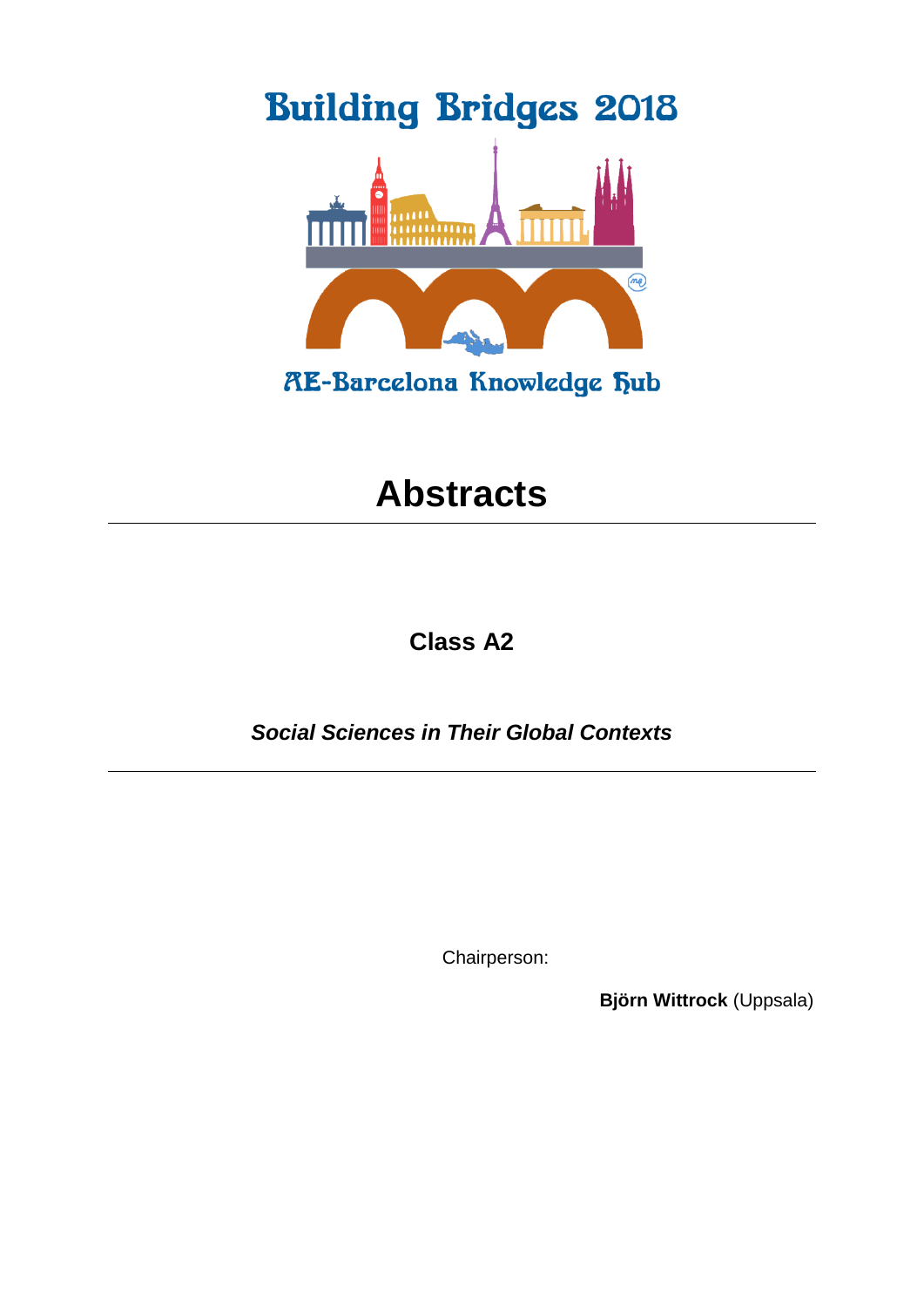

**RE-Barcelona Kno** 



## **Role and Relevance of Institutes of Advanced Study in Social Science Knowledge Production Today**

Shalini Randeria *Institute for Human Sciences, Vienna, and Graduate Institute, Geneva*



Copyright: Boris Palefroy

**Shalini Randeria** is the Rector of the Institute for Human Sciences in Vienna, Professor of Social Anthropology and Sociology at the Graduate Institute of International and Development Studies in Geneva, as well as the Director of the Albert Hirschman Centre on Democracy. Furthermore, she is a Visiting Professor at the Berlin Social Science Research Center and at the Free University of Berlin. She is currently a member of the Editorial Boards of the American Ethnologist, of Public Anthropologist and of The Oxford Research Encyclopedia of Anthropology as well as a member of the Advisory Board of the journal Comparative

Migration Studies and the Scientific Committee of the Department for European Policy and the Study of Democracy (DED), Danube-University. She serves on the Board of European Forum Alpbach, the Board of Trustees of the Central European University (CEU), the Academic Advisory Board of the Wien Museum as well as the Advisory Board of the Higher Education Support Program of the Open Society Foundations. Her research foci include the anthropology of law, state and policy, particularly the transnationalisation of law, normative pluralism, reproductive rights, population policy and gender, displacement and privatisation of common property resources; the anthropology of globalisation and development; post-coloniality and multiple modernities; and civil society, social movements and NGOs. Recent edited volumes include: Migration and Borders of Citizenship (with Ravi Palat, special issue of Refugee Watch. A South Asian Journal on Forced Migration, 2017); Border Crossings. Grenzverschiebungen und Grenzüberschreitungen in einer globalisierten Welt (vdf Hochschulverlag, 2016); Politics of the Urban Poor (with Veena Das, special issue of Current Anthropology, 2015); Anthropology, Now and Next. Diversity, Connections, Confrontations, Reflexivity. Essays in Honour of Ulf Hannerz (with Thomas Hylland Eriksen and Christina Garsten, Berghahn Publishers, 2014); Jenseits des Eurozentrismus. Postkoloniale Perspektiven in den Geschichts- und Kulturwissenschaften (with Sebastian Conrad und Regina Römhild, 2nd edition, Campus Verlag, 2013); and Critical Mobilities (with D'Amato, Gianni, Panese, Francesco, Ruedin, Didier, and Ola Söderström, Routledge, 2013).

[www.iwm.at](../Class%20A1/Class%20A1%20RD%2007.11/www.iwm.at) [www.graduateinstitute.ch](../Class%20A1/Class%20A1%20RD%2007.11/www.graduateinstitute.ch)

#### **Abstract**

My talk reflects on the role and relevance of institutes of advanced study in the rapidly changing contemporary academic landscape in Europe. Despite some unique features of their own, the dilemmas these institutes face today are often similar to those of other institutional settings of social science knowledge production. Some of the issues that I will address are: Amidst the rhetoric of excellence should these institutes continue to be ivory towers of splendid isolation? How should they respond to pressures to address societal challenges? What kinds of academic agenda setting should they engage in? In what ways could they complement universities? Which links could they cultivate with the respective national settings in which they are embedded without compromising scientific autonomy?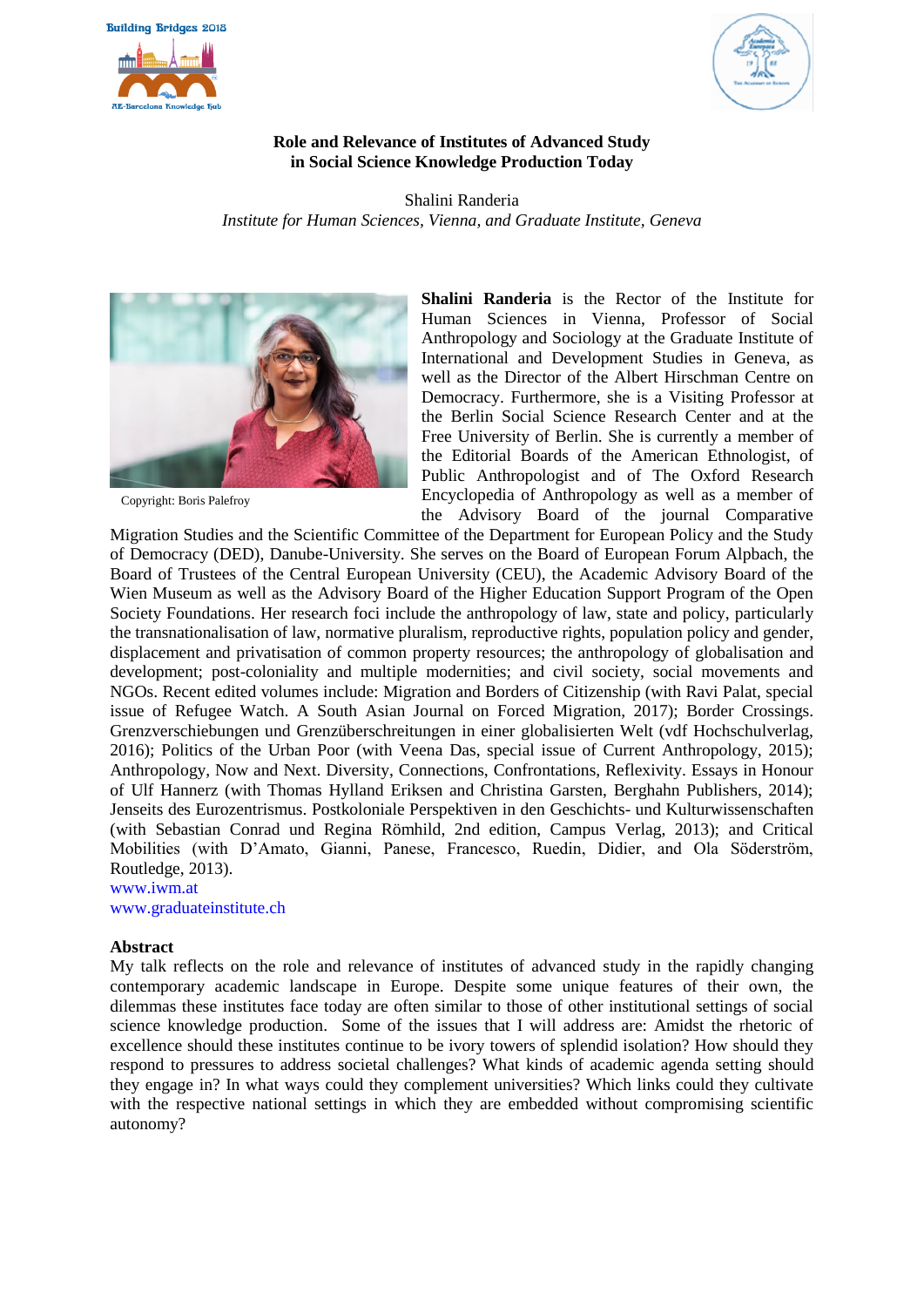





# **The structure of social space in a global reality: the case of Arabs in Israel**

Izhak Schnell *Tel Aviv University*



**Izhak Schnell** is a professor emeritus at Tel aviv University, the department of geography and Human Environment. He served as the chairperson of the department, as president of the Israeli Association of Geographers, Vice president of the urban commission in the international unin of geographers. In addition he served in leading positions at Beit Berl College including the head of the curricula committee. Prof. Schnell got the prize of the Israeli Association of Geographers for excellency in research and teaching. His expertise are in social and cultural geography, and in Environmental geography. In social geography he has developed an innovative model to analyze socio-spatial patterns of integration and segregation. In cultural geography his work interpret the meanings of artistic, literary and cartographic representations of space and place with a focus n Israeli spaces and places in the context of the political conflict. In

environmental geography his work analyses risks to health posed on human exposure to urban environmental factors (air pollution, thermal loads, noise, crowding and ethnic discrimination) and the restorative power of urban parks. Prof. Schnell has written and edited 7 books and about 150 articles in international academic stages.

#### **Abstract**

Socio-spatial integration versus segregation in globalized spaces.

Much of the study of spatial segregation assume a Cartesian space of relatively closed spatial containers that enclose social groups. I suggest transforming this concept into everyday life spaces that are rooted in a 'zero-point' around home but that experience open boundaries with different levels of fluidity around that zero-point. Furthermore identities become more individualized and less conforms with one dominant affiliation group like ethnic, religious or class. I propose a new model of individuals and affiliation groups patterns of integration versus segregation in such globalized spaces. The model measures individuals' accumulation of intergroup integrative economic, social, cultural and emotional forms of capitals on the one hand and intragroup segregating forms of capital. A quantitative model will be presented in the presentation, which will be demonstrated on the case of Arab communities in Israel.

**Biographical note**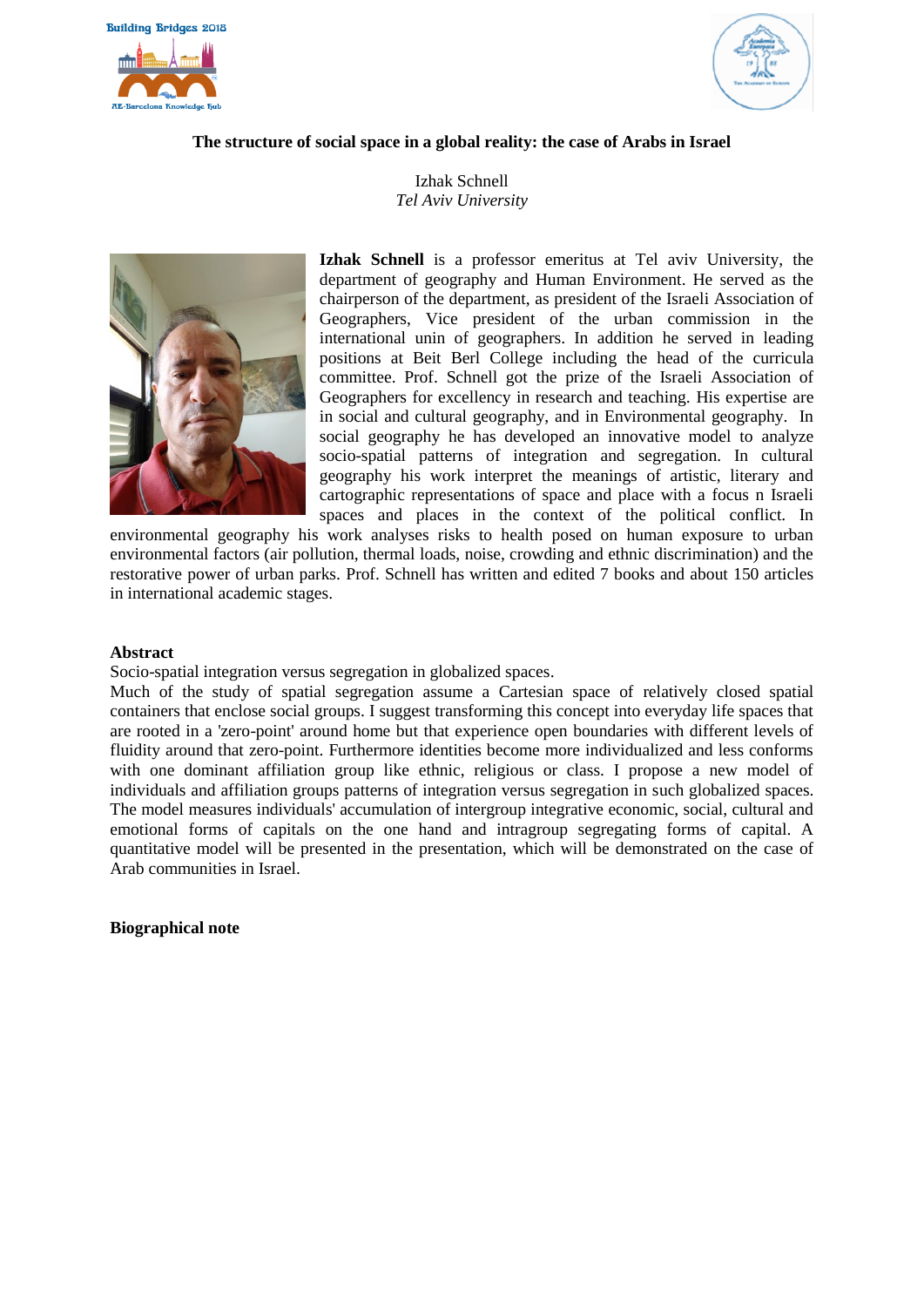



# **Current Developments in sociology and historically orientated social science**

Wolfgang Knöbl *Hamburg Institute for Social Research, Leuphana University Lueneburg, Germany*



**Wolfgang Knöbl** (Prof. Dr. Sociology) is director of the Hamburg Institute for Social Research. He was fellow at the Freiburg Institute for Advanced Studies (FRIAS) and the Max-Weber-Center for Advanced Cultural and Social Studies in Erfurt/Germany. His main research areas are political and historical sociology, social theory, and the history of sociology. Among his main publications are: Die Kontingenz der Moderne. Wege in Europa, Asien und Amerika. Frankfurt/M. and New York 2007: Campus Verlag; Social Theory: Twenty Introductory Lectures (written together with Hans Joas). Cambridge 2009: Cambridge UP; War in Social Thought: Hobbes to the Present (written together with Hans Joas). Princeton 2012: Princeton UP.

<https://www.his-online.de/personen/personen-detail/person/wolfgang-knoebl/>

#### **Abstract**

The lecture concentrates above all on a problem of recent historical-sociological research that can be described as follows: It is precisely the insights that recent global historiography has provided that seem to necessitate corrections in the theory and terminology of the more systematically oriented social sciences. Not only that the theorems and concepts adopted from the so-called founding fathers of the social science haven often been highly ethnocentric; it is also clear that even the view of these classics on their own society was shaped by ideas that are no longer tenable from today's point of view. The presentation will focus in particular on the question of the extent to which certain epochal periodizations still widespread in the social sciences have become problematic; and it will also ask what possibilities exist for making corrections to the large-scale process concepts such as secularization, individualization, or rationalization, which have also come under strong criticism in recent decades.